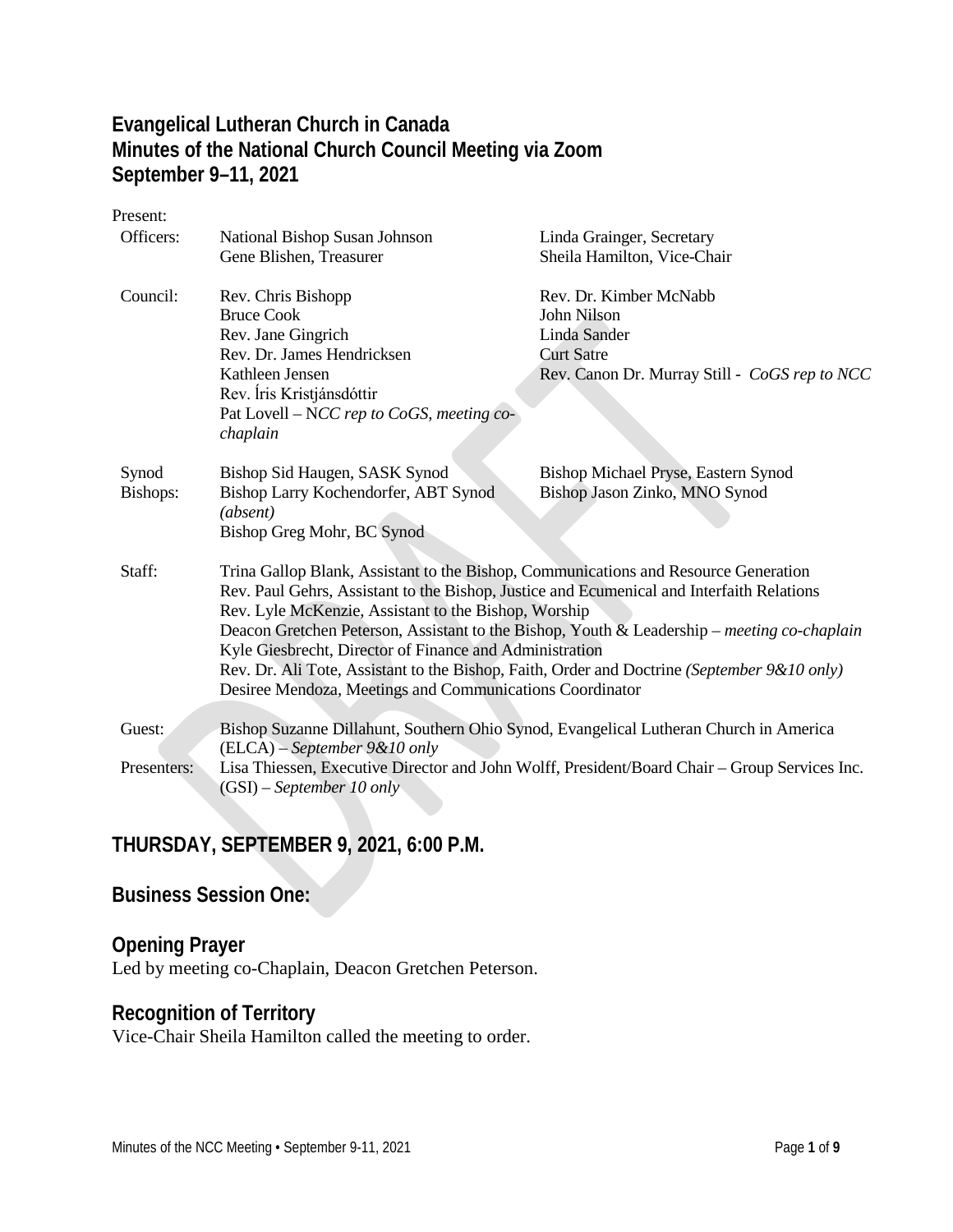*I acknowledge that as we meet I am on traditional lands of the Haudenosaunee, the Anishinaabe and the Metis Nation. We acknowledge that ELCIC buildings and ministries, from coast to coast to coast, are traditional territories of Indigenous Peoples.*

*We are grateful to the wisdom and insight offered by the custodians of this land from time immemorial and continuing into the present day.*

*The ELCIC is committed to reconciled relationships between Indigenous and non-Indigenous Peoples. One expression of this commitment is working with ecumenical partners to advocate for legislation that creates a framework to implement the United Nations Declaration on the Rights of Indigenous Peoples.*

*We recognize that we have much to learn and we are committed to seeking healing, reconciliation and renewed relationships together.*

#### **Welcome**

Vice-Chair Sheila Hamilton welcomed our guest Bishop Suzanne Dillahunt of the Southern Ohio Synod of the Evangelical Lutheran Church in America (ELCA). She also welcomed Rev. Dr. Ali Tote, Assistant to the Bishop for Faith, Order and Doctrine.

#### **Check-in**

#### **Approval of Agenda**

Business Session One: -Appointments – to be included in the Report of the National Bishop Business Session Four: New Business -Policy on Endorsing Student Research Project -Vaccine Passports

**M/S** That NCC approves the amended meeting agenda. **CARRIED.**

#### **Code of Conduct**

#### **NCC Covenant**

Bruce Cook was asked to read the NCC Covenant to the meeting group.

#### **Declaration of Conflicts of Interest**

No conflicts of interest were expressed.

#### **Approval of March 5–7, 2021 NCC Meeting Minutes**

**M/S** That NCC approves the March 5–7, 2021 NCC meeting minutes. **CARRIED.**

#### **Approval of E-vote Minutes**

**M/S** That NCC approves the April 12, May 12 and May 16, 2021 e-vote minutes.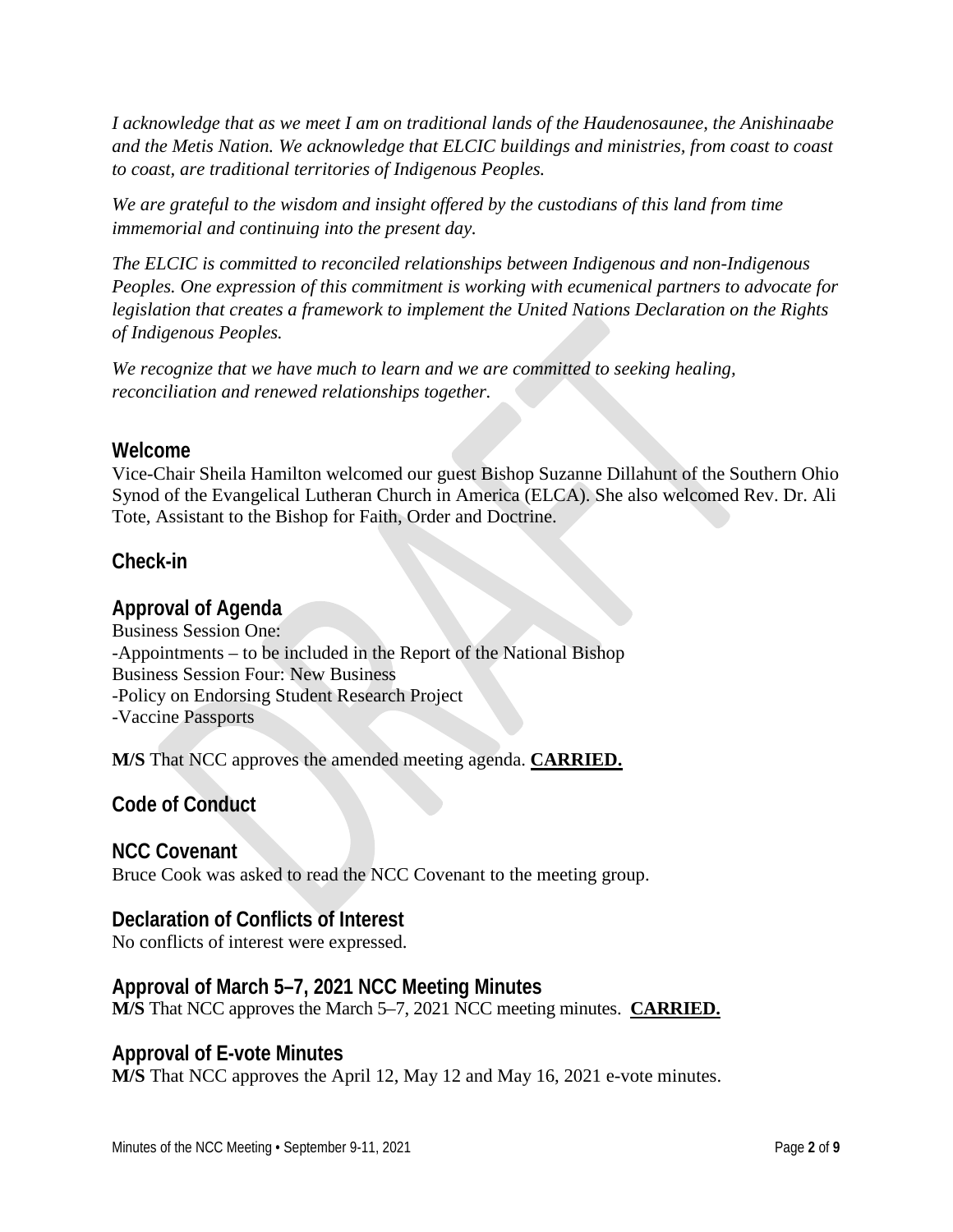**CC-2021-17** That NCC approves the Faith, Order and Doctrine Committee to examine the theology and practice of virtual celebration of the sacrament of Holy Communion with recommendations for practice to be shared, through an interim or final report, with NCC by March 2022. Faith, Order and Doctrine is asked to consult with our Anglican and ELCA partners. FOD is also asked to consult with the Program Committee for Worship and the Conference of Bishops. **CARRIED.**

**CC-2021-18** That NCC appoints Rev. Dr. Gordon Jensen to Faith, Order and Doctrine, filling a vacant term until August 31, 2022. **CARRIED.**

**CC-2021-19** That NCC approves the 2020 audited ELCIC Financial Statements (see attached). **CARRIED.**

#### **CARRIED.**

#### **Report of the National Bishop**

Bishop Susan Johnson gave an oral report to supplement her written report. She also gave appreciation to the staff, officers and synod bishops, for the work done.

#### **Call to Specialized Ministry**

**CC-2021-20** That NCC issues a call to Specialized Ministry to Rev. Jason Ashby to serve as a Chaplain to the Canadian Armed Forces. **CARRIED.**

#### **Appointment of Bishop Jason Zinko to Lutheran Council in Canada**

**CC-2021-21** That NCC appoints Bishop Jason Zinko as ELCIC representative to the Lutheran Council in Canada to a term that ends in December 2022. The term is renewable. **CARRIED.**

#### **Appointment of Rev. Lori Pilatzke to the Church Council on Justice and Corrections**

**CC-2021-22** That NCC appoints Rev. Lori Pilatzke as the ELCIC Representative on Board of the Church Council on Justice and Corrections (CCJC) for a three-year term beginning in September 2021. **CARRIED**.

#### **Reappointment of Mark Heinen to CLWR Board**

**CC-2021-23** That NCC reappoints Mark Heinen to the board of the Canadian Lutheran World Relief for the term of September 2021 to September 2024. **CARRIED.**

#### **Lutheran/Anglican/Moravian Action for National Convention (with breakout)**

Rev. Paul Gehrs presented the background on the Lutheran/Anglican/Moravian working group's work towards Full Communion relationship.

Breakout/Small Group Discussion Questions:

- 1. What benefits and opportunities do you see in this Full Communion agreement?
- 2. What questions or concerns do you have about this proposed agreement?
- 3. Any other comments?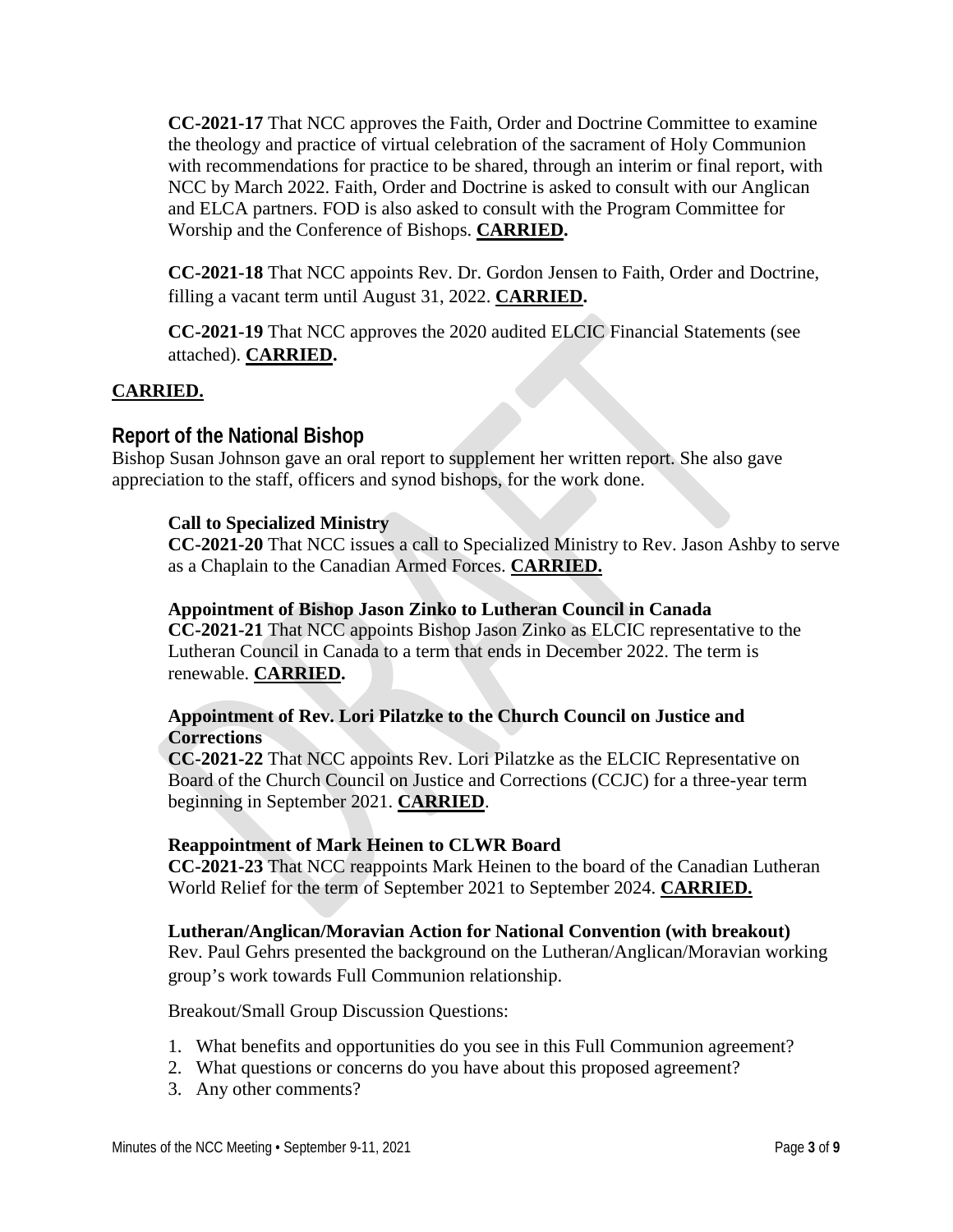**CC-2021-24** That NCC approves and recommends for adoption to the 2022 National Convention the agreement *One Flock, One Shepherd: Lutherans, Anglicans, and Moravians – Called to Walk Together in Full Communion* declaring that a relationship of Full Communion exists among the Evangelical Lutheran Church in Canada, the Anglican Church of Canada, and the Moravian Church in North America. **CARRIED.**

### **Vision Statement Task Force**

Trina Gallop Blank, Assistant to the Bishop for Communications and Resource Generation, presented to NCC. She introduced task force member Rev. Aneeta Saroop, who joined her in the presentation. Names of other task force members were mentioned which included Rev. Daranne Harris, Cheryl Bauer-Hyde, Rhonda Bretcher, Bruce Cook, and Rev. Dr. Kimber McNabb.

The vision Statement Task Force recommends to NCC the following vision statement for the ELCIC:

*God's grace and unconditional love calls us to be a diverse, inclusive community that celebrates all and upholds life-giving relationships.*

Breakout/Small Group Discussion Questions: -Do you feel inspired by this statement? -Does this describe the kind of church you'd like to be a part of? -Any other first impressions?

**CC-2021-25** That NCC adopts the vision statement presented by the task force— "God's grace and unconditional love calls us to be a diverse, inclusive community that celebrates all and upholds life-giving relationships." **CARRIED.**

## **Reports——**

**Synod Bishops**

The Synod Bishops provided written reports to NCC.

Bishop Greg Mohr of the BC Synod shared in his synod communication that he will be retiring. He will continue to serve until the election of the new synod bishop in January 2022. Bishop Greg was very thankful for the great friendships formed and the work that has been done. He looks forward to his retirement but will miss the meetings with NCC.

Rev. Dr. James Hendricksen added a couple of highlights not included in the report of the ABT Synod. These would include the recognition of Brian Rude's retirement.

#### **Conference of Bishops**

Bishop Greg Mohr provided an oral report to NCC in addition to his written report

### **LWF Council Report**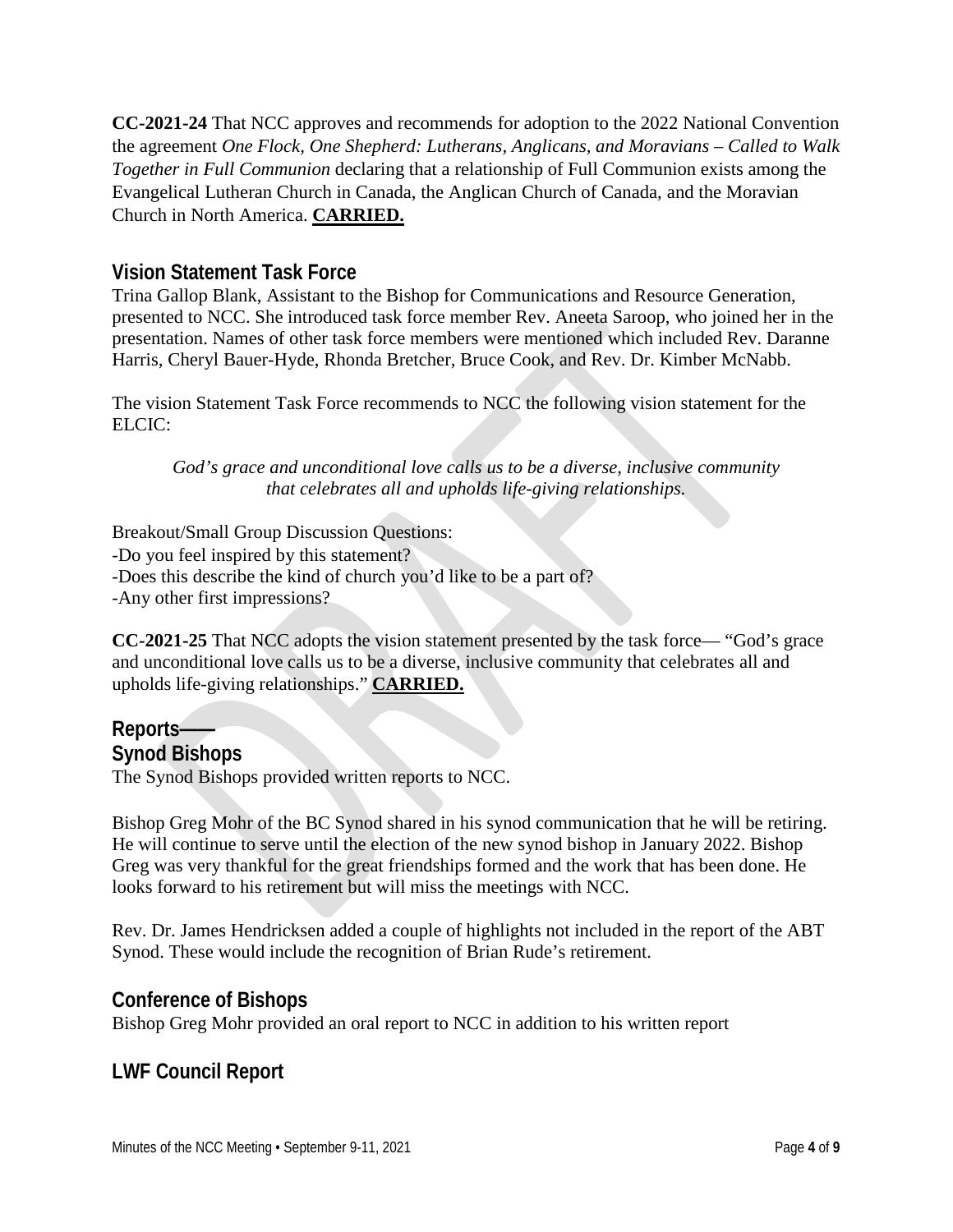**CoGS Report** Rev. Dr. Murray Still gave a short oral report to supplement his written report.

### **Closing Prayer**

Led by the meeting co-Chaplain.

Meeting adjourned.

### **FRIDAY, SEPTEMBER 10 2021, 10:30 A.M. – 2:30 P.M.**

### **Business Session Two:**

Sheila Hamilton called the meeting to order.

### **Opening Prayer**

Led by the meeting co-Chaplain, Pat Lovell.

### **Anti-Oppression Training**

Guest facilitators Delia Joseph and Karen Ridd led NCC in the anti-oppression training.

In addition to the pre-homework and workbook provided before the meeting, the facilitators also made their presentation available for NCC to use. NCC members, guest and staff can download the file from Box: National Office Documents>NCC Docket>2021 09[>ELCIC Final Oppression](https://elcic.app.box.com/s/ehsgg83cmm8t7wq9d71ohfp1p1ech8gy)  [Training.pptx\)](https://elcic.app.box.com/s/ehsgg83cmm8t7wq9d71ohfp1p1ech8gy)

### **Closing Prayer**

Led by the meeting co-Chaplain.

### **FRIDAY, SEPTEMBER 10 2021, 3:30 P.M. – 5:30 P.M.**

#### **Business Session Three:**

Bishop Susan Johnson called the meeting to order.

#### **Opening Prayer**

Led by the meeting co-Chaplain Deacon Gretchen Peterson.

### **ELCIC Group Services Inc. (GSI) Corporation Meeting**

Lisa Thiessen, Executive Director and John Wolff, President/Board Chair, of ELCIC Group Service, Inc. presented to NCC.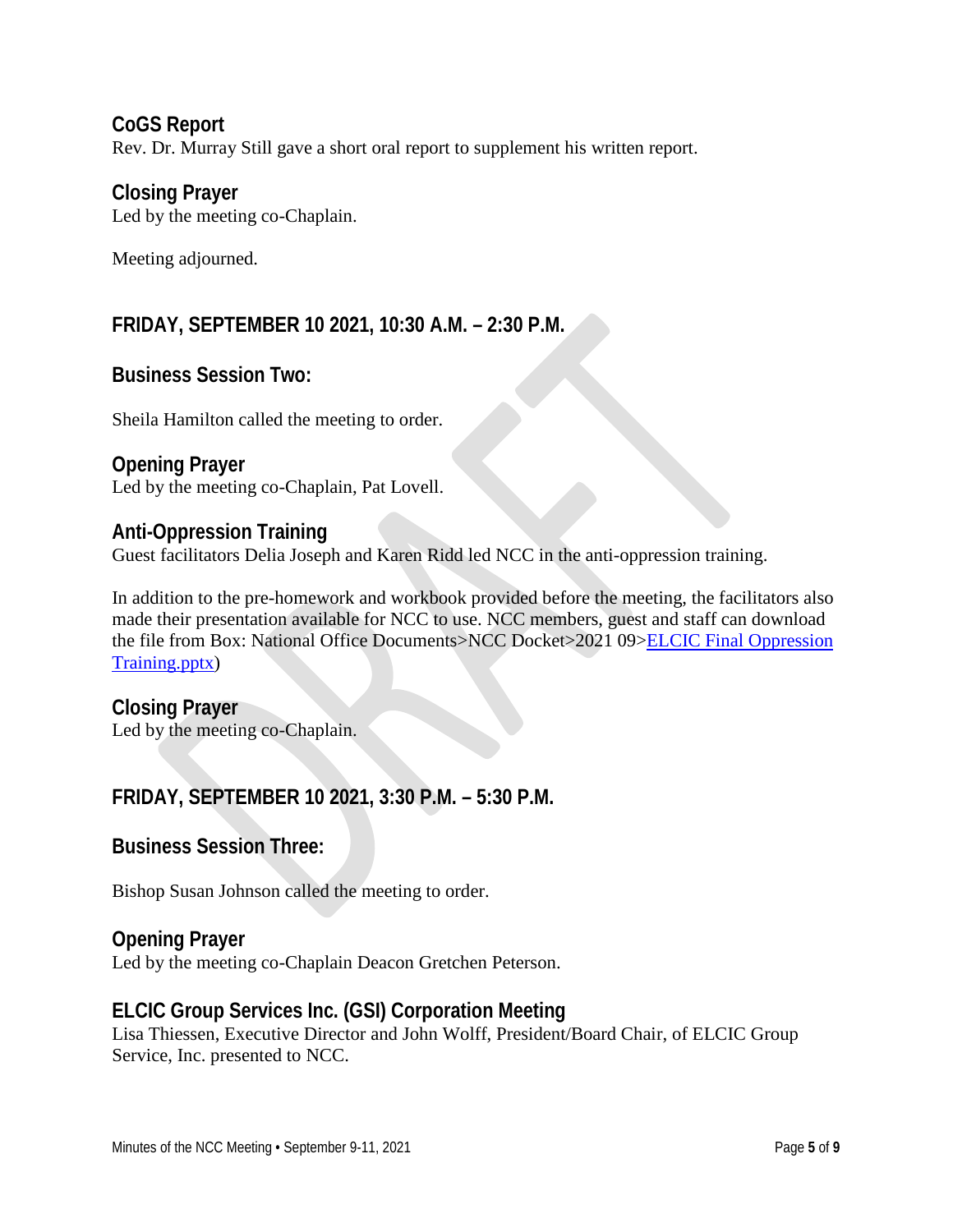**M/S** That NCC tables the resolution presented by ELCIC Group Services until after the report of the Finance Committee. **CARRIED.**

#### **ELCA Guest – Bishop Suzanne Dillahunt**

Bishop Suzanne Dillahunt of the Southern Ohio Synod of the Evangelical Lutheran Church in America gave her remarks to NCC.

Bishop Suzanne shared to NCC how she appreciates the partnership shared between our two churches. She mentioned that ELCA continues to live as a future church, growing younger and diverse. As a synodical bishop, Bishop Suzanne appreciates our prayers. She added that this meeting's anti-oppression training was a gift to her.

The 2022 ELCA Churchwide Assembly will take place in Columbus, Ohio from August 8–12. Bishop Suzanne extends her invitation to NCC, to consider attending.

**Closing Prayer** Led by the meeting co-Chaplain.

### **SATURDAY, SEPTEMBER 11, 2021, 11:00 A.M. – 2:00 P.M.**

#### **Business Session Four:**

Bishop Susan called the meeting to order.

### **Opening Prayer**

Led by the meeting co-Chaplain.

**Committee Reports—**

#### **Governance Committee**

Sheila Hamilton presented the report of the Governance Committee.

Breakout/Small Group Discussion Questions:

- 1. What surprised you?
- 2. What did you disagree with?
- 3. What is missing?

#### **Constitution Committee**

Linda Grainger presented the report of the Constitution Committee.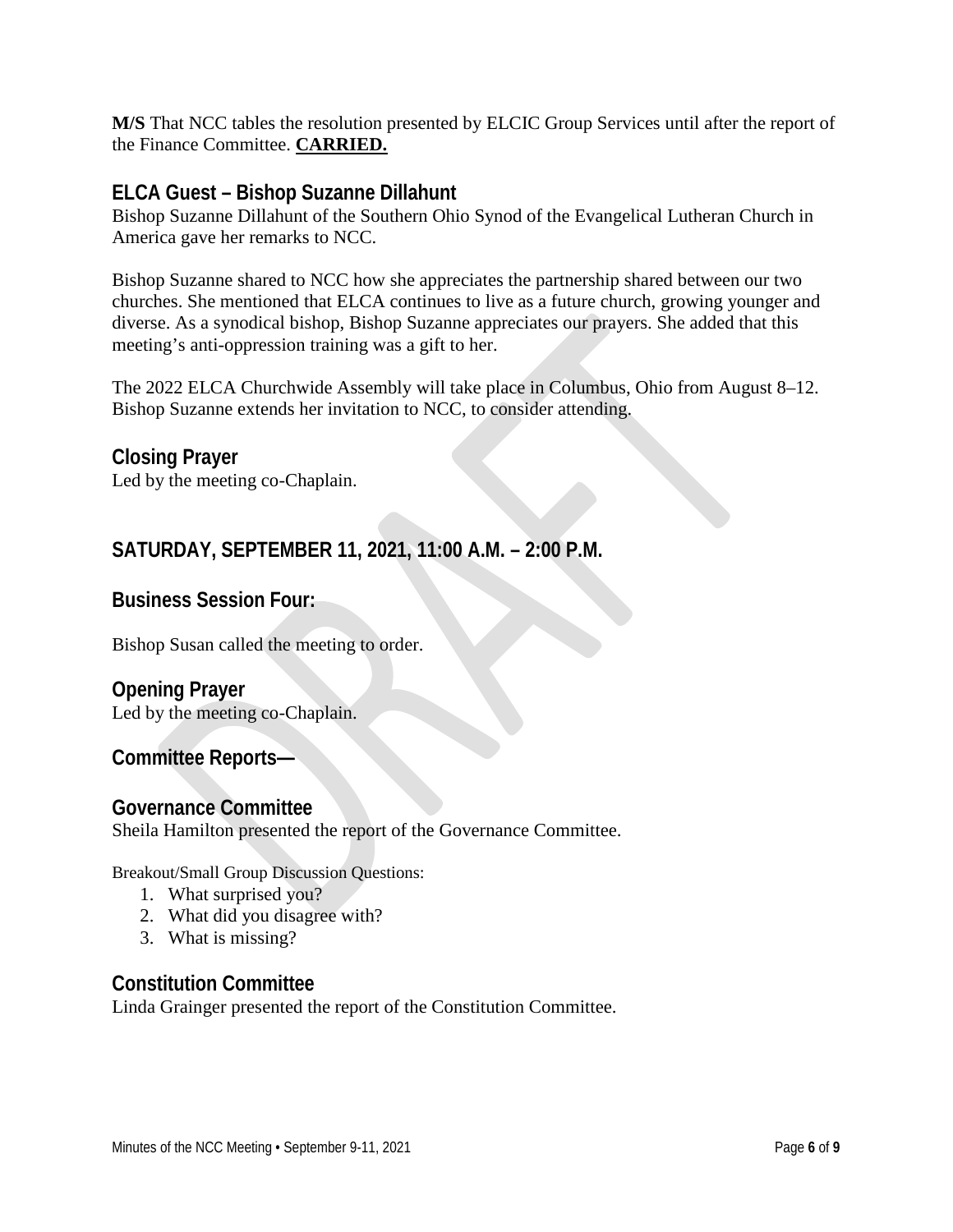#### **Constitution and Bylaw Amendments from the Eastern Synod Assembly 2021**

**CC-2021-26** That NCC approves the Eastern Synod Constitution and Bylaw amendments as presented. **CARRIED.**

#### **Bylaw amendments from MNO Synod Convention 2021**

**CC-2021-27** That NCC approves the MNO Synod Bylaw amendments as presented. **CARRIED.**

#### **Faith, Order and Doctrine**

A written update was included in the Report of the National Bishop. Rev. ĺris Kristjánsdóttir who sits in the FOD Committee said there were no more updates.

#### **Finance**

Treasurer Gene Blishen called on Kyle Giesbrecht, Director for Finance and Administration to present the ELCIC Financial Statements.

#### **Follow-up discussion on GSI**

A discussion took place regarding GSI. NCC agreed to request for current bylaws and governance documents that will help NCC to understand their relationship with them. The action agreed upon is for NCC to meet for further discussion.

#### **Women of Faith Fund**

Bruce Cook, NCC liaison to the Women of Faith Fund gave an oral report in addition to his written report.

The Women of Faith Fund received 33 applications. Twenty-seven were approved and six were declined. Bruce mentioned that there were various and creative ways of ministering even during this time of uncertainty caused by the pandemic. These various ways of ministering expressed in the different applications bring an amount of hope for the church's future. The program since its establishment was able to fulfill all of the expectations, goals, and objectives. As the program winds down, any residual funds will be given to LWF.

Bishop Susan mentioned to have even a few people on the advisory committee receive and review reports at the conclusion of the program.

**CC-2021-28** That NCC approves the residual funds in the Women of Faith Fund be remitted to The Lutheran World Federation, and allocated to Gender Justice and Women's Empowerment. **CARRIED**.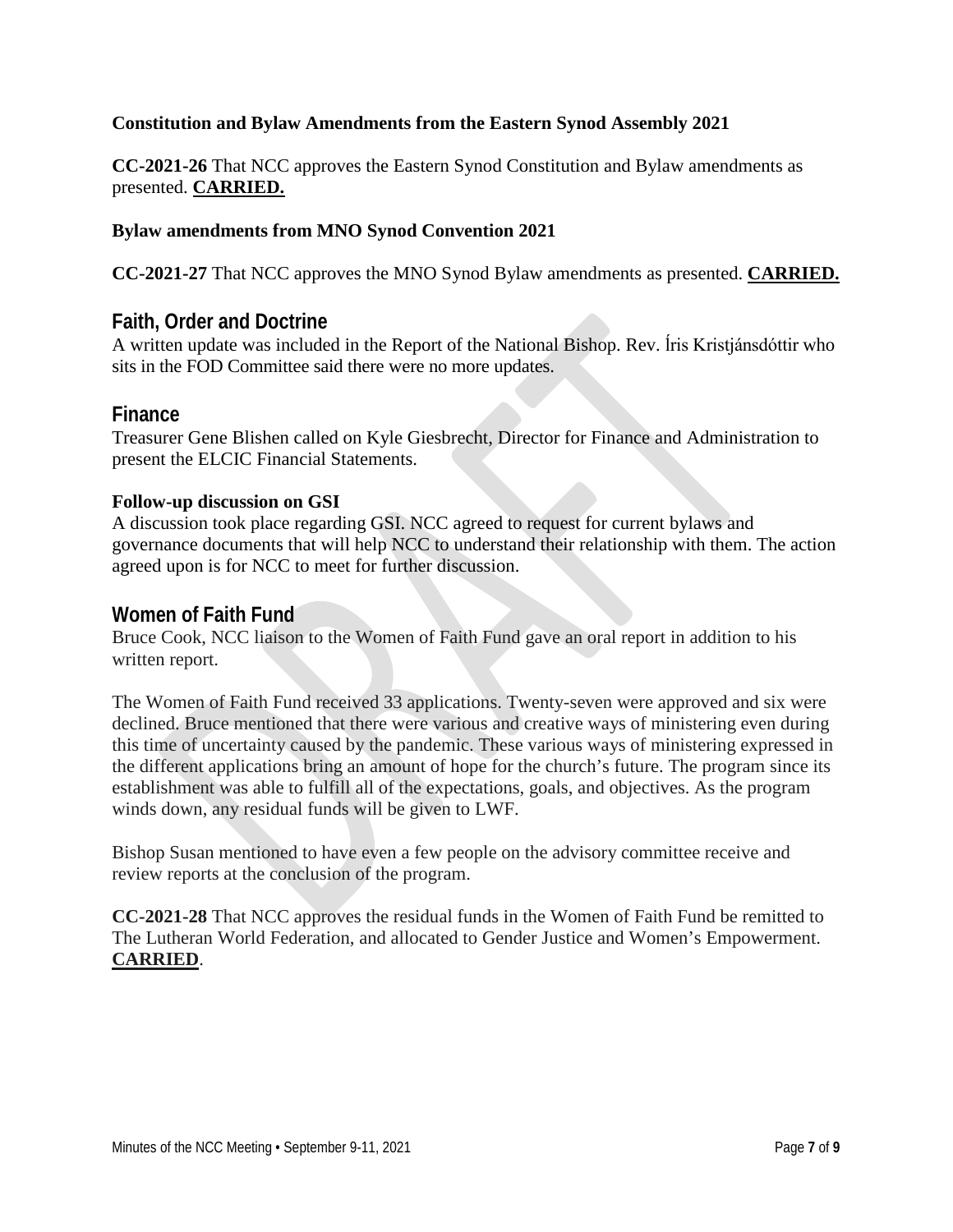#### **Unfinished Business**

#### **Officers' Minutes of the Meeting**

**M/S** That NCC approves the minutes of the offices' meeting on May 25, 2021 as presented. **CARRIED.**

#### **ELCIC GSI Resolution of the Sole Member**

**M/S** To bring back the GSI Resolution to the table. **CARRIED.**

**M/S** That NCC approves the Resolution of the Sole Member of ELCIC Group Services as presented and that the signing officers of the Evangelical Lutheran Church in Canada (ELCIC) be authorized to execute the resolution. **CARRIED.**

*(Appendix A: GSI Minutes of the Annual Information Meeting with signed Resolution of the Sole Member of ELCIC Group Services, Inc.)*

### **Talking Points/Highlights**

Anti-Oppression Training Lutheran/Anglican/Moravian Agreement Strategic Planning Women of Faith Fund Vision Task Force 16 Days of Activism against Gender Violence (November 25–December 10) Guest Acknowledgment: ELCA's Bishop Suzanne Dillahunt *(what she brought to the table as a reflection of everything we do)* Season of Creation resources used in worship Constant conversation with GSI

#### *(Appendix B: September 2021 NCC Meeting Highlights)*

**New Business**

#### **Policy on Endorsing Student Research Project**

**CC-2021-29** That NCC appoints a working group to review the Policy on Endorsing Student Research Project consisting of Bishop Jason Zinko, Rev. Dr. James Hendricksen, Trina Gallop Blank, Rev. Dr. Kimber McNabb, and Deacon Gretchen Peterson. The working group will report back to NCC on its next meeting in March 2022. The working group will also consider how this policy will affect those student research projects. **CARRIED.**

#### **Vaccine Passports**

Synod Bishops shared current provincial guidelines that vary from province to province.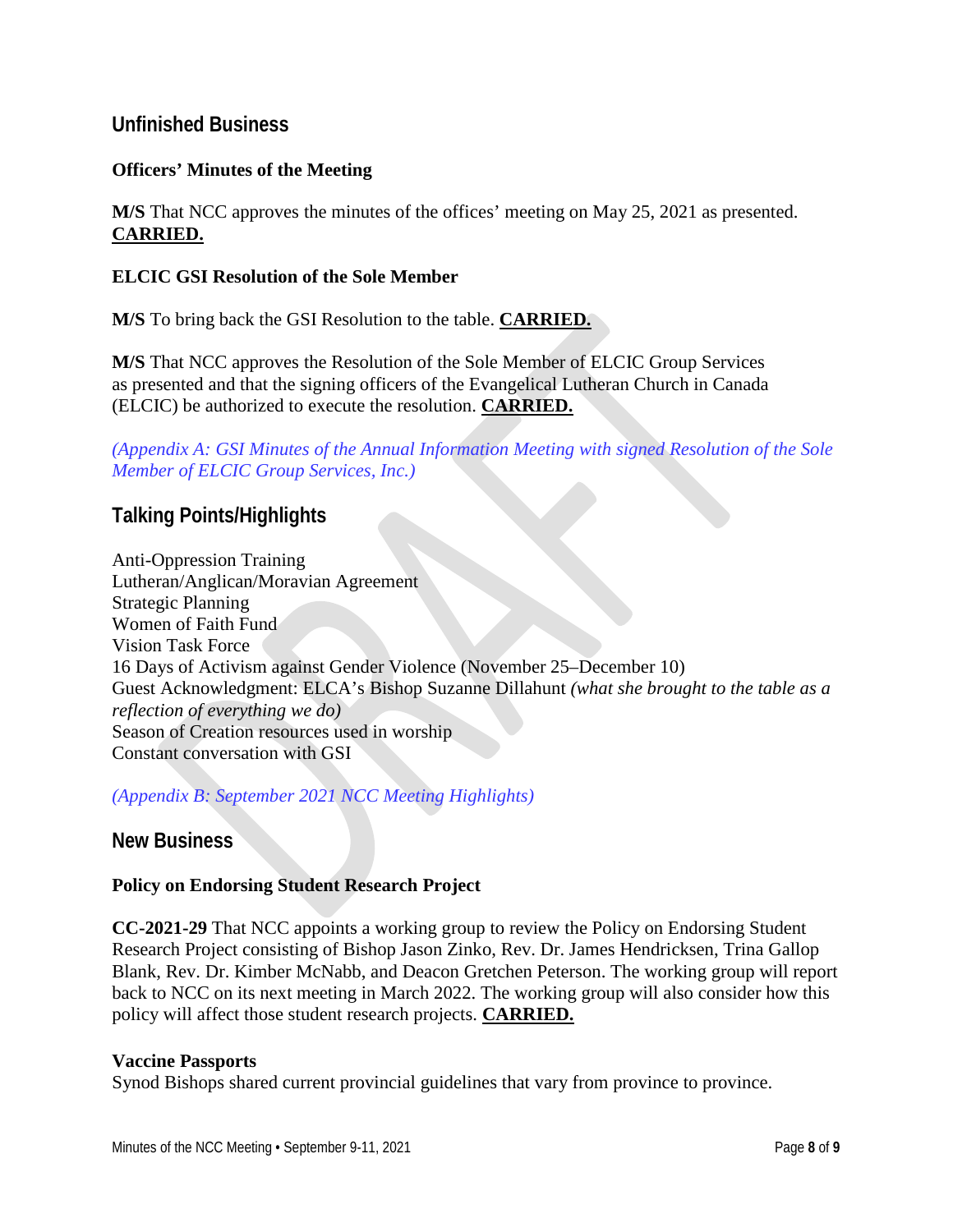### **Meeting Evaluation**

Desiree will send a survey to NCC members requesting feedback on this meeting.

### **Closing Prayer**

Led by the meeting co-Chaplain Deacon Gretchen Peterson.

#### **Next Meetings:**

Next Meetings: 2022 March 4–6 (Friday-Sunday) – *TBD in person or online (prep for National Convention)* Chaplain-Bruce Cook Bible Study-Rev. Canon Dr. Murray Still

July 12-15\* *\*Planned dates for Assembly 2022. Please wait for further information and official announcement.* 

September 15–17 (Thursday-Saturday) – *Scheduled one week later after the WCC 11th Assembly, August 31–September 8.*

#### 2023 March 3–5 (Friday-Sunday) September 7–9 (Thursday-Saturday)

#### **Meeting Adjourned.**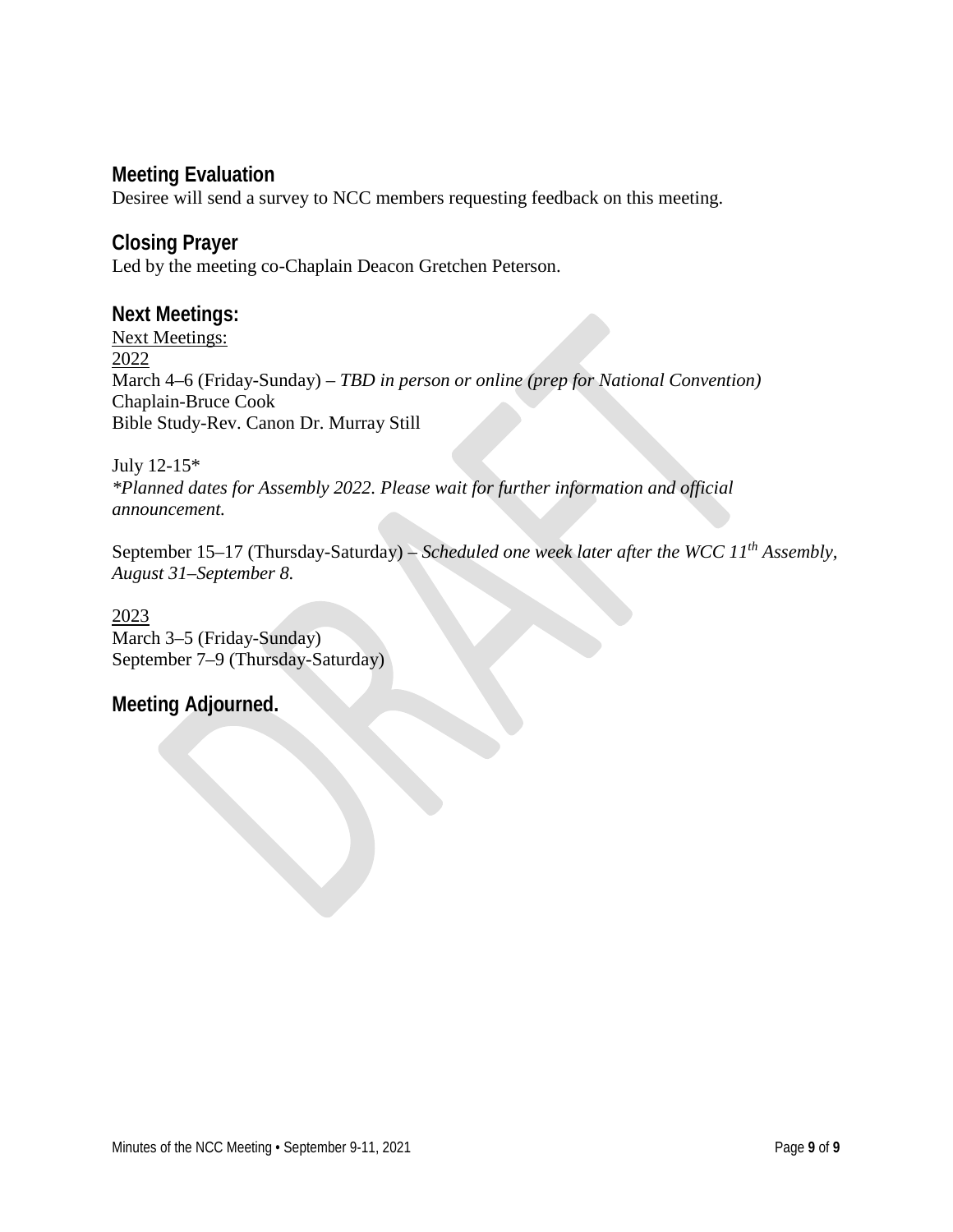### Appendix A

### **ELCIC Group Services Inc. Minutes of the GSI Annual Information Meeting at the National Church Council September 10, 2021 via Zoom**

| Present:    |                                                                                                                                                                                                                                          |                                          |  |
|-------------|------------------------------------------------------------------------------------------------------------------------------------------------------------------------------------------------------------------------------------------|------------------------------------------|--|
| Officers:   | National Bishop Susan, Johnson                                                                                                                                                                                                           | Linda Grainger, Secretary                |  |
|             | Gene Blishen, Treasurer                                                                                                                                                                                                                  | Sheila Hamilton, Vice-Chair              |  |
| Council:    | Rev. Chris Bishopp                                                                                                                                                                                                                       | Rev. Dr. Kimber McNabb                   |  |
|             | <b>Bruce Cook</b>                                                                                                                                                                                                                        | John Nilson                              |  |
|             | Rev. Jane Gingrich                                                                                                                                                                                                                       | Linda Sander                             |  |
|             | Rev. Dr. James Hendricksen                                                                                                                                                                                                               | <b>Curt Satre</b>                        |  |
|             | Kathleen Jensen                                                                                                                                                                                                                          | Rev. Canon Dr. Murray Still (CoGS rep to |  |
|             | Rev. Íris Kristjánsdóttir                                                                                                                                                                                                                | $NCC$ )                                  |  |
|             | Pat Lovell (NCC rep to CoGS)                                                                                                                                                                                                             |                                          |  |
| Synod       | Bishop Sid Haugen, SK Synod                                                                                                                                                                                                              | Bishop Michael Pryse, Eastern Synod      |  |
| Bishops:    | Bishop Larry Kochendorfer, ABT Synod (absent)<br>Bishop Greg Mohr, BC Synod                                                                                                                                                              | Bishop Jason Zinko, MNO Synod            |  |
| Staff:      | Trina Gallop Blank, Assistant to the Bishop, Communications and Resource Generation<br>Rev. Paul Gehrs, Assistant to the Bishop, Justice and Interfaith and Ecumenical Relations<br>Rev. Lyle McKenzie, Assistant to the Bishop, Worship |                                          |  |
|             | Deacon Gretchen Peterson, Assistant to the Bishop, Youth & Leadership                                                                                                                                                                    |                                          |  |
|             | Kyle Giesbrecht, Director of Finance and Administration                                                                                                                                                                                  |                                          |  |
|             | Rev. Dr. Ali Tote, Assistant to the Bishop, Faith, Order and Doctrine                                                                                                                                                                    |                                          |  |
|             | Desiree Mendoza, Meetings and Communications Coordinator                                                                                                                                                                                 |                                          |  |
| Guest:      | Bishop Suzanne Dillahunt, Southern Ohio Synod, Evangelical Lutheran Church in America<br>(ELCA)                                                                                                                                          |                                          |  |
| Presenters: | Lisa Thiessen, Executive Director and John Wolff, President (Group Services Inc.)                                                                                                                                                        |                                          |  |

### **Annual Information Meeting**

#### **FRIDAY, SEPTEMBER 10, 2021, 3:00 P.M.**

John Wolff called the meeting to order.

Lisa Thiessen, Executive Director and John Wolff, President/Board Chair of ELCIC-Group Services, Inc. presented.

#### **Pension Plan**

-financial highlights, stats, plan and policy amendments

**ELCIC Group Services Inc.**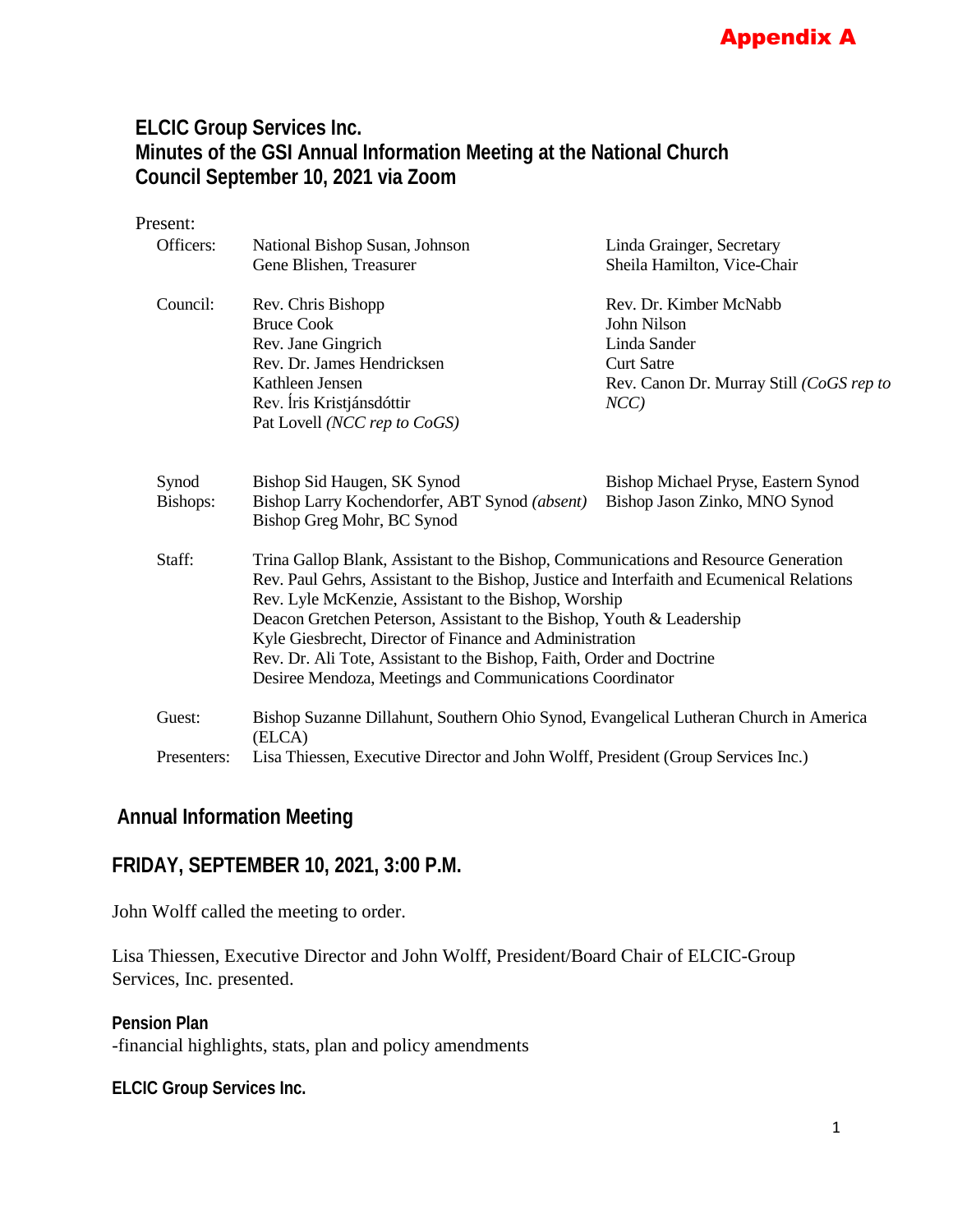-financial highlights, stats, corporate activities

**Governance**

**Eastern Synod motion**

**Resolution** -accept financial statements, appoint auditors, elect directors

**M/S** That NCC tables the resolution presented by ELCIC Group Services until after the report of the Finance Committee. **CARRIED.**

### **SATURDAY, SEPTEMBER 11, 2021, 11:00 A.M. – 2:00 P.M.**

**Resolution of the Sole Member**

**M/S** To bring back the GSI Resolution to the table. **CARRIED.**

**M/S** That NCC approves the Resolution of the Sole Member of ELCIC Group Services as presented and that the signing officers of the Evangelical Lutheran Church in Canada (ELCIC) be authorized to execute the resolution. **CARRIED.**

*(See Attachment: Signed Resolution of the Sole Member of ELCIC Group Services, Inc.)*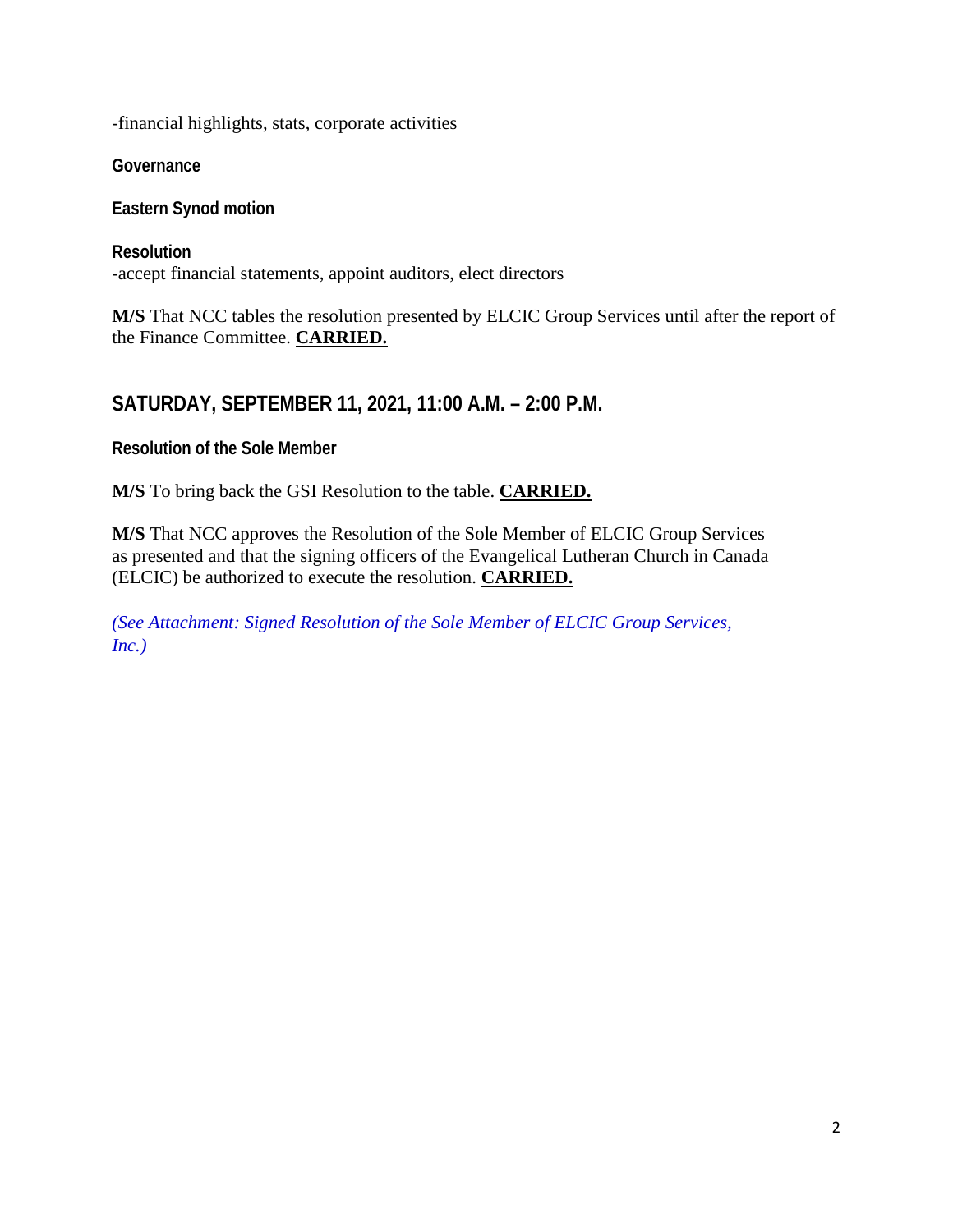#### Tab<sub>39</sub>

#### RESOLUTION OF THE SOLE MEMBER of ELCIC GROUP SERVICES INC. (herein called the "Corporation")

#### BE IT RESOLVED THAT:

- as recommended by the Board of Directors of ELCIC Group Services Inc., that the 2020  $(1)$ financial statements of the Corporation and the ELCIC Pension Plan together with the report or comments of the auditors are hereby received; and
- $(2)$ as recommended by the Board of Directors of ELCIC Group Services Inc., that PriceWaterhouseCoopers LLP is hereby appointed auditor of the Corporation to hold office until the next annual meeting of members at such remuneration as may be fixed by the directors, the directors being hereby authorized to fix such remuneration; and
- $(3)$ as recommended by the Board of Directors of the Corporation, that the following persons are hereby elected as directors of the Corporation for a term of four (4) years to terminate at the Annual Meting of the Corporation then held, or until a successor is elected: Meeting

John Wolff Cathy Wilke Ray Henrickson Wenzel Hoberg,

The foregoing resolution is hereby signed by the sole member of the Corporation entitled to vote thereon at a meeting of the member.  $\mathbb{H}$ 

DATED the 10<sup>th</sup> day of September, 2021

EVANGELICAL LUTHERAN CHURCH IN CANADA

Per:

Bishop of this Evangelical Lutheran Church in Canada

Per:

Secretary of the Evangelical Lutheran Church in Canada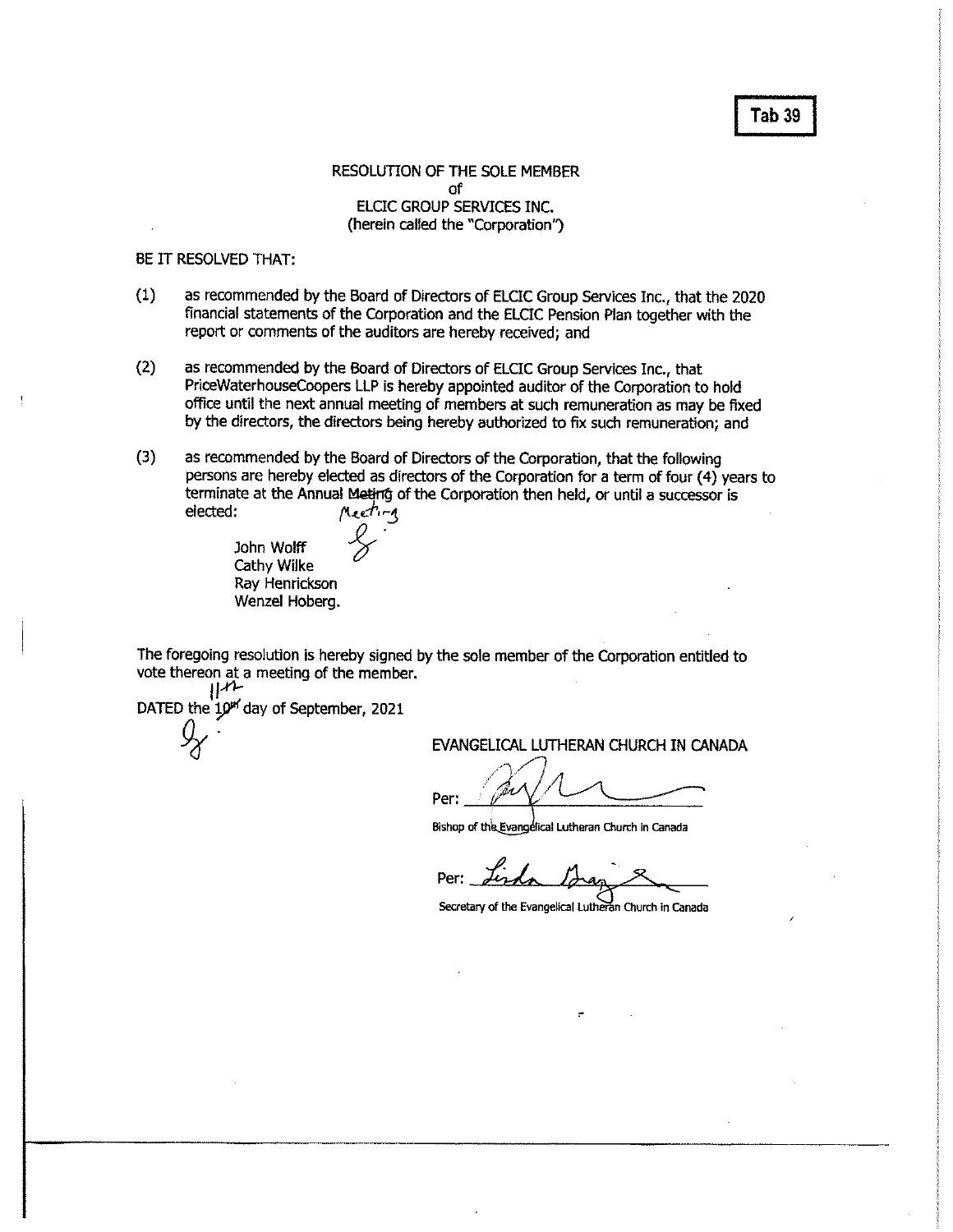

# **September 2021 National Church Council Meeting Highlights**

National Church Council (NCC) met via zoom for its September 2021 meeting. NCC members met for four sessions over three days from September 9 to 11.

The following are a few of the major highlights from the meeting. For specific wording on motions and additional actions, draft minutes will be posted once available on the NCC section of the ELCIC website: https://elcic.ca/National-Church-Council/National-Church-Council-Minutes.cfm

#### **RECONCILED RELATIONSHIPS**

#### *Indigenous justice and reconciliation, challengers of racism and privilege*

NCC members participated in four hours of anti-oppression training by Delia Joseph and Karen Ridd which focused on recognizing and dealing with microaggressions in the workplace. The goals of the session included: recognizing microaggressions and their impact; identifying common microaggressions; understanding the concept of "implicit bias" and identifying one's own biases; exploring the impacts of microaggression and bias on health care; gaining tools for dealing with microaggressions as a bystander, as a target and as the one doing microaggression. The facilitators also provided a number of resources for ongoing study.

#### **ONE BODY WORKING TOGETHER -** *National and international partnerships*

NCC approved and recommended for adoption to the 2022 National Convention the agreement *One Flock, One Shepherd: Lutherans, Anglicans, and Moravians – Called to Walk Together in Full Communion* declaring that a relationship of Full Communion exists among the Evangelical Lutheran Church in Canada, the Anglican Church of Canada, and the Moravian Church in North America. In order for the agreement to come into effect, approval in each denomination needs to follow due process. The Lutheran-Anglican-Moravian Working Group is preparing educational materials in order to build awareness among National Convention delegates, leaders and congregations regarding the value of these relationships, the purpose for this agreement, and the history of each tradition/ denomination.

#### **ONE BODY WORKING TOGETHER -** *Shared vision across all expressions of the church*

NCC members continued working on the ELCIC Strategic Plan, participating in small group discussions to further the development of a new plan. A Strategic Plan Working Group will continue this work throughout the fall of 2021with a draft Strategic Plan expected at the March 2022 NCC meeting. The ELCIC Strategic Plan helps identify and prioritize the work of the National Church. The current 2018-2022 ELCIC Strategic Plan identifies four areas of focus: *Courageous Innovation, Reconciled Relationships, One Body Working Together and Empowered Disciples*.

#### **COURAGEOUS INNOVATION -** *Flexibility in sharing and deploying financial resources*

The ELCIC Women of Faith Fund was established in 2011 in recognition of the significant contributions of the women of the Evangelical Lutheran Women (ELW). The initial contributions to the fund came from the residual amount that remained following the dissolution of the ELW. Individuals and groups have been invited over the years to apply for grants from the fund for projects and initiatives that: nurtured faith and spiritual growth; fostered supportive communities; developed leadership skills; and worked towards justice and peace. In the 10 years since the fund has been established, grant money has supported initiatives from coast to coast to coast. 2021 marks the final year of the fund with over \$50,000 being allocated this year to 19 applications.